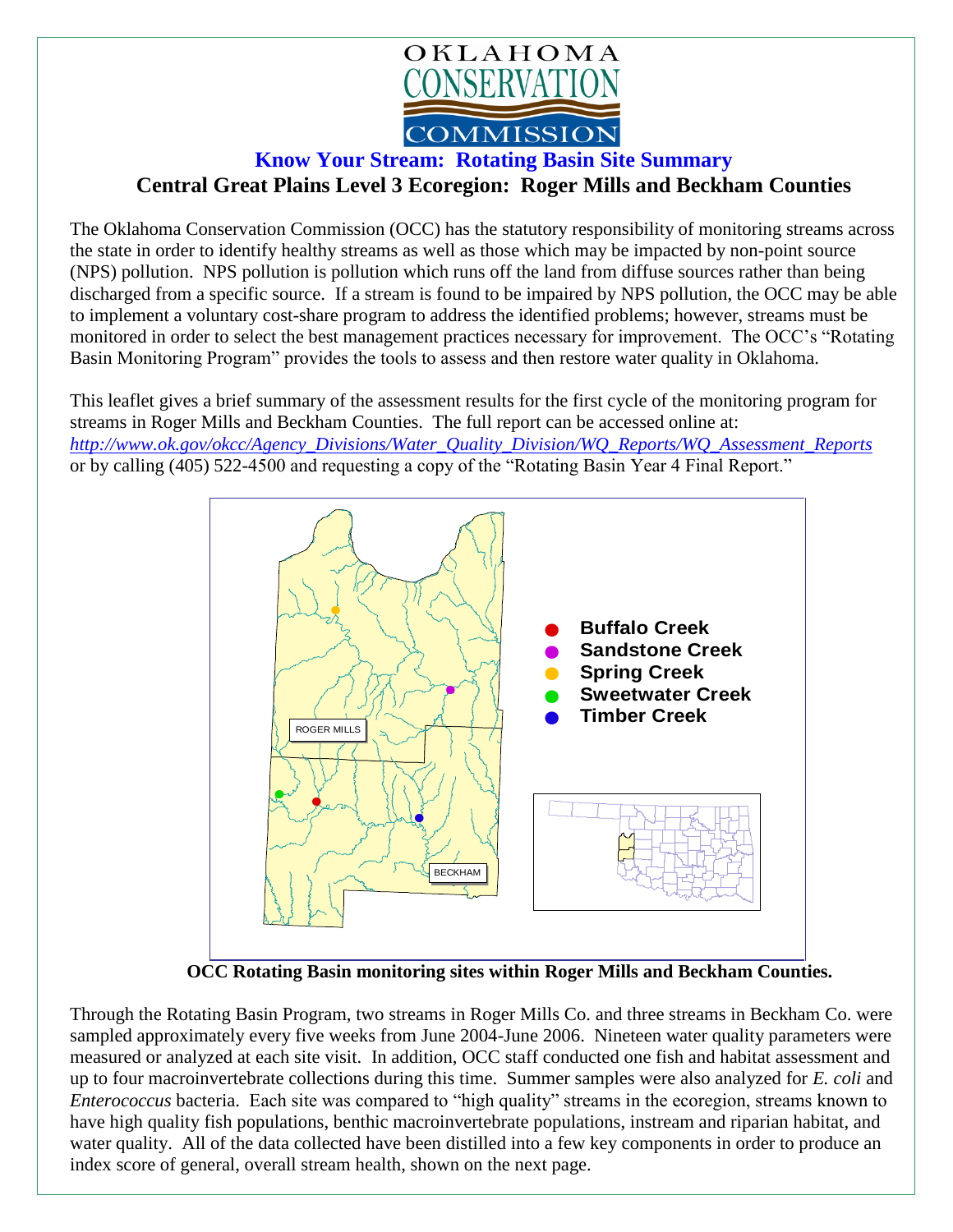**Summary of general stream health as determined by comparison to high quality streams in the Central Great Plains ecoregion and by assessment using Oklahoma State Water Quality Standards†.**

| moderate<br>good<br>poor       | ᇰ<br><b>Good</b>                   | <b>Moderate</b>               |                                  | <b>Poor</b>                       |                                |
|--------------------------------|------------------------------------|-------------------------------|----------------------------------|-----------------------------------|--------------------------------|
|                                | <b>Spring</b><br><b>Creek</b>      | <b>Timber</b><br><b>Creek</b> | <b>Sandstone</b><br><b>Creek</b> | <b>Sweetwater</b><br><b>Creek</b> | <b>Buffalo</b><br><b>Creek</b> |
| <b>Overall Stream Health</b>   | 49                                 | 43                            | 33                               | 25                                | 19                             |
| Phosphorus                     | $\mathfrak{S}$                     | 5                             | 5                                | 5                                 | 5 <sup>5</sup>                 |
| Nitrogen                       | 5                                  | 5                             | 5                                | 5                                 | 5 <sup>5</sup>                 |
| Ammonia                        | 5                                  | 5                             | 5                                | 5                                 | 5 <sup>5</sup>                 |
| Dissolved Oxygen               | 5                                  | 5                             | 5                                | 5                                 | 5                              |
| pH                             | 5                                  | 5                             | 5                                | 5                                 | 5                              |
| Turbidity                      | 5                                  | 5                             | $-5$                             | $-5$                              | 5                              |
| Salts (chloride, sulfate, TDS) | 5                                  | 5 <sup>5</sup>                | 5                                | $-5$                              | $-5$                           |
| Fish                           | $\overline{3}$                     | 5                             | 5                                | 5                                 | $-5$                           |
| Macroinvertebrates             | $\overline{3}$                     | $\overline{3}$                | 3                                | 5                                 | $\overline{3}$                 |
| Instream/Riparian Habitat      | 5                                  | 5                             | 5                                | 5                                 |                                |
| Bacteria                       | $\overline{3}$                     | $-5$                          | $-5$                             | $-5$                              | $-5$                           |
|                                | Scale of 1-5 with 5 being the best |                               |                                  |                                   |                                |

KEY: 1=significantly lower than high quality sites

3=not as good as high quality sites but not impaired

5=equal to or better than high quality sites in the area

-5=impaired by state standards<sup>†</sup>

**Buffalo Creek (OK311510-02-0090D):** This stream is on the state's 303(d) list† as impaired for total dissolved solids and sulfates, indicators of high mineral content, and for bacteria. In addition, this stream's fish community is impaired by state standards<sup>†</sup>, and the instream habitat is of significantly lower quality than high quality streams in the ecoregion. The macroinvertebrate community is slightly impaired.

**Sandstone Creek** (**OK310840-02-0020C**): This stream is on the state's 303(d) list<sup>†</sup> as impaired for total dissolved solids and sulfates, indicators of high mineral content, and for bacteria. The macroinvertebrate community is slightly impaired.

**Spring Creek (OK310840-02-0240D):** This stream is not impaired and is comparable to high quality sites in the ecoregion for most parameters. The fish and macroinvertebrates were not as good as the high quality streams in the ecoregion, but they were not significantly worse. The bacteria levels were elevated but not high enough for impairment.

**Sweetwater Creek (OK311510-02-0120D):** This stream is on the state's 303(d) list† as impaired for total dissolved solids, sulfates, bacteria, and turbidity.

**Timber Creek (OK311510-01-0090G):** This stream is impaired for bacteria, as are many streams across the state. All other values were good with the exception of the macroinvertebrate value, which was slightly impaired relative to high quality sites in the ecoregion.

† The use of Oklahoma Water Quality Standards to assess streams and the 2008 results are described in the DEQ's 2008 Integrated Report, accessible online at *http://www.deq.state.ok.us/wqdnew/305b\_303d/2008\_integrated\_report\_entire\_document.pdf*